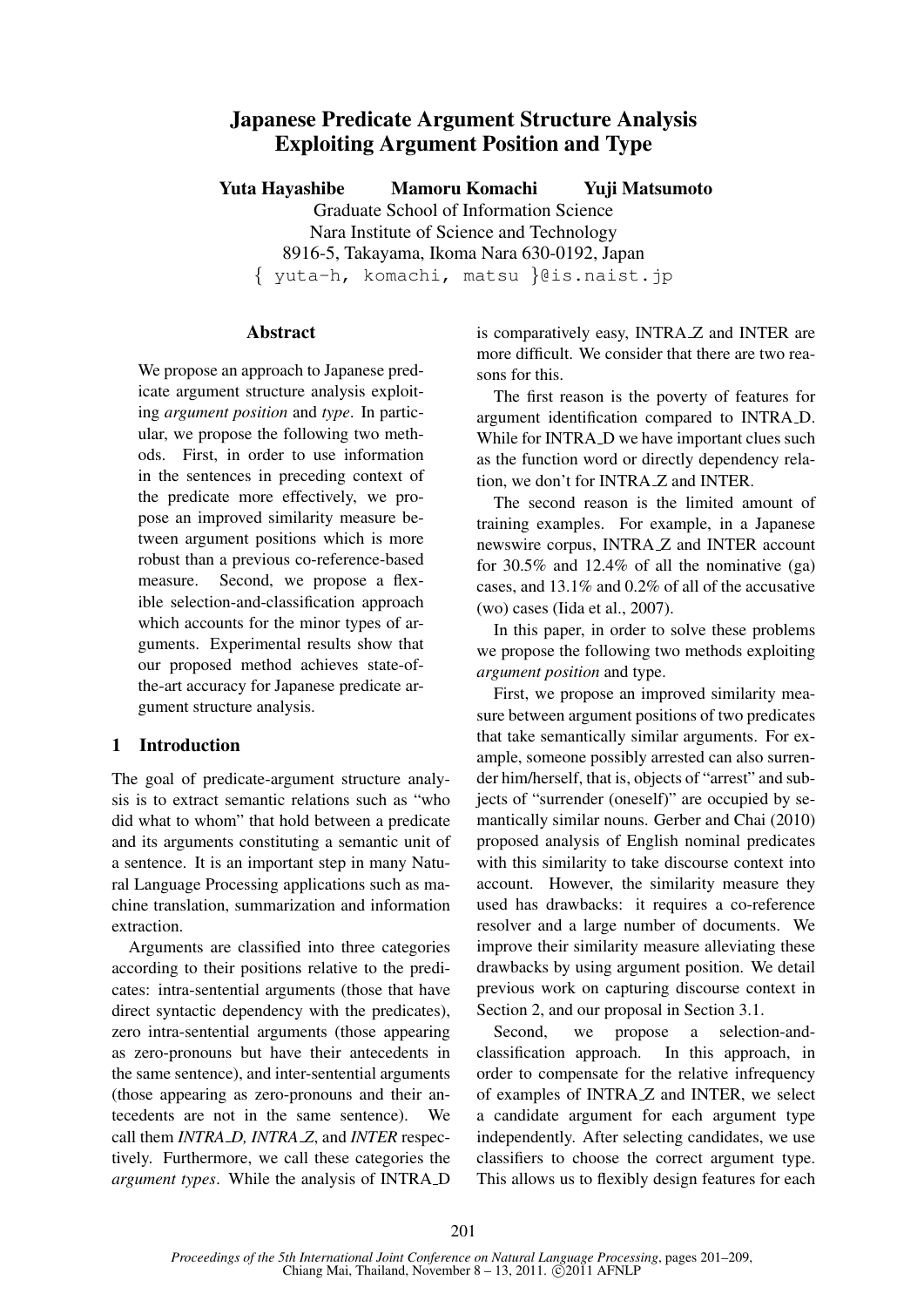step and we can use pairwise features between the candidate arguments. We detail this in Section 3.2.

The experimental results demonstrated that our proposed method achieved the state-of-the-art of Japanese predicate argument structure analysis.

# 2 Related Work Capturing Discourse **Context**

### 2.1 Salient Reference List

Iida et al. (2003) used Salient Reference List (Nariyama, 2002) based on Centering Theory (Grosz et al., 1995), which explains the structure of discourse and the transition of topics in order to capture discourse context. The list has the following four ordered slots.

TOPIC (marked by *wa*-particle) > SUBJECT (*ga*) > INDIRECT OBJECT (*ni*) > DIRECT OBJECT (*wo*),

We check whether each candidate corresponds to any slots from the beginning of a document. If the candidate corresponds to a slot, we (over)write the slot with the candidate. We repeat this until we reach the predicate to analyze. We use the ranks of candidates in the list as a feature.

# 2.2 Argument Frequency

Iida et al. (2003) used a feature (*CHAIN LENGTH*) that stands for how often each candidate is used as an argument of predicates in preceding context. Imamura et al. (2009) used a similar binary feature (*USED*) that shows if each candidate is ever used as an argument of predicates or not. However, they did not investigate the effect of these features explicitly in their systems. Therefore we also investigate these in this paper.

# 2.3 Similarity between an Argument Position and a co-Reference Chain

In the study of implicit arguments<sup>1</sup> for English nominal predicates, Gerber and Chai (2010) used similarity features between an argument position and a co-reference chain, inspired by Chambers and Jurafsky (2008), who proposed unsupervised learning of narrative event chains using pointwise mutual information (PMI) between syntactic positions. This method stands on the assumption that similar argument positions tend to have the arguments which belong to a common co-reference chain. For instance, co-referring arguments at such argument positions like  $\langle$ *plead*,  $ARG_0$ <sub> $\rangle$ </sub>,  $\langle admit, ARG_0 \rangle$ ,  $\langle convict, ARG_1 \rangle$ , tend to take semantically similar nouns as the argument positions like  $\langle sentence, ARG_1 \rangle$ ,  $\langle parole, ARG_1 \rangle$ .

They first automatically label a subset of the Gigaword corpus (Graff, 2003) with verbal and nominal semantic role labeling. They then identify co-references between arguments using a coreference resolver. They compute PMI as follows.

Suppose the resulting data has  $N$  co-referential pairs of argument positions and M of these pairs comprising  $E_a = \langle P_a, A_a \rangle$ ,  $E_b = \langle P_b, A_b \rangle$ , and  $E_c = \langle P_c, A_c \rangle$ .  $P_a$ ,  $P_b$ , and  $P_c$  are predicates, and  $A_a$ ,  $A_b$ , and  $A_c$  are labels such as  $ARG_0$  or  $ARG<sub>1</sub>$ .

$$
pmi(E_a, E_b) = \log \frac{G(E_a, E_b)}{G(E_a, *)G(E_b, *)}
$$

$$
G(E_a, E_b) = \frac{M}{N}
$$

With this similarity between argument positions, they defined scores between an argument position and a co-reference chain.

# 3 Predicate Argument Structure Analysis Exploiting Argument Position and Type

# 3.1 Similarity between Argument Positions using Distribution Similarity

Suppose we want to identify the argument of 自首  $\mathsf{L}\mathsf{t}$ : (surrendered) in Example (1). The argument is an antecedent of zero-pronoun  $\phi$  of the predicate.

(1) 警察 は 花子 を 逮捕した. Police arrested Hanako.

I 私は (φ が) had surrendered 自首した that と heard 聞いた. I heard that φ *had surrendered*.

With Salient Reference List for "自首する (surrendered)", the rank of "警察 (police)" is higher than that of "花子 (Hanako)" and it is noisy information for analysis. We also cannot distinguish them with argument frequency information, because frequencies of both "花子 (Hanako)" and " 警察 (police)" are 1.

Though it is reasonable to use the similarity between an argument position and a co-reference

<sup>&</sup>lt;sup>1</sup>In short, this is equivalent to INTER.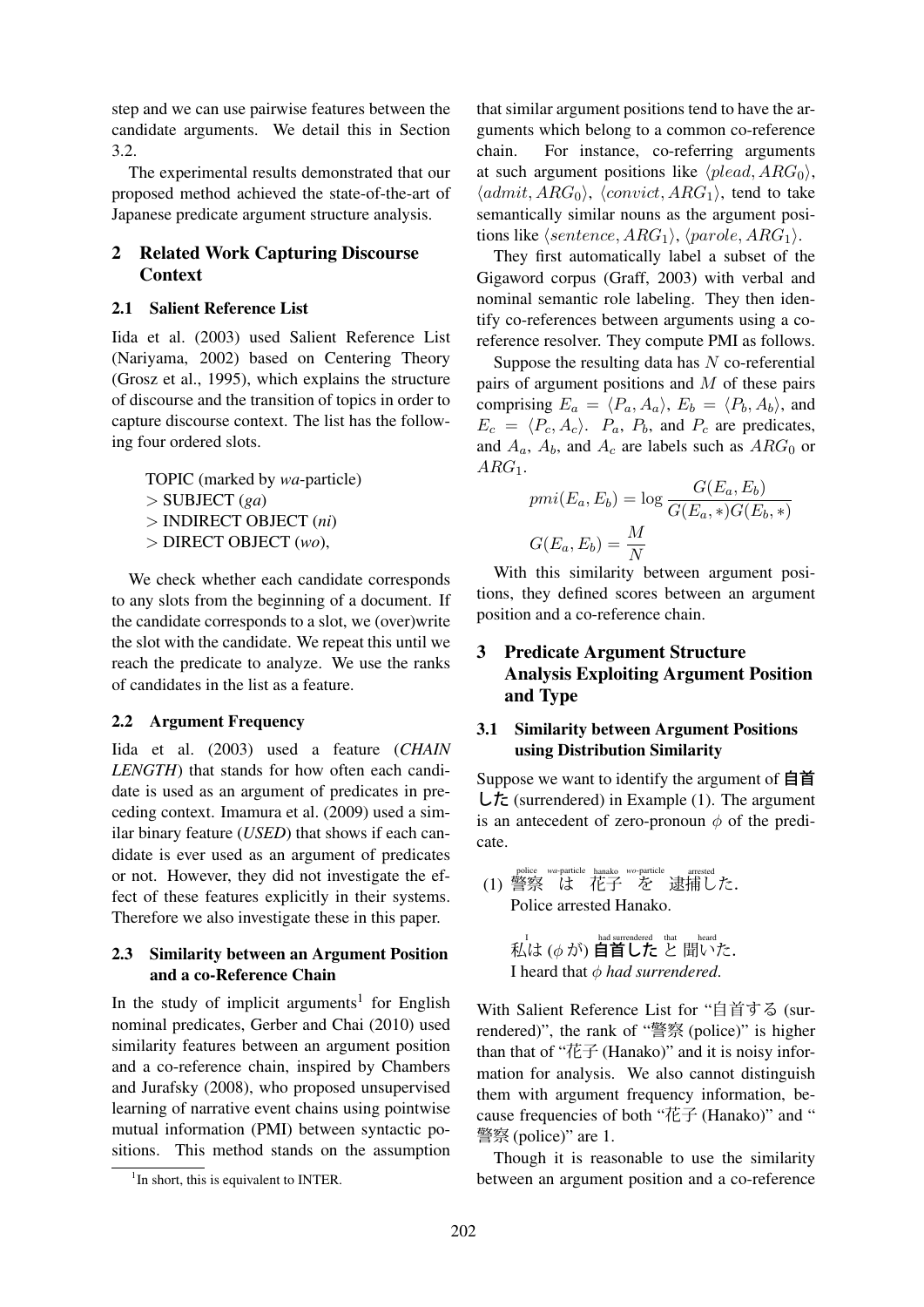| 1599 | が自首する (surrender)      | 5651 | が 逮捕する (arrest)       |       | 82112 を逮捕する (arrest)  |
|------|------------------------|------|-----------------------|-------|-----------------------|
| 136  | -者 person              | 702  | 署員 PS staff           | 15285 | $\land$ person        |
| 117  | 犯人 criminal            | 698  | 警察 police             | 8484  | -者 person             |
| 96   | 彼 he                   | 376  | 警察官 police officer    | 5563  | 男 man                 |
| 68   | $\lambda$ person       | 368  | -署 police station     | 2804  | $ \mathcal{Z}_1$ name |
| 63   | 男 man                  | 230  | 県警 prefectural police | 1188  | 犯人 criminal           |
| 36   | $-\sqrt[3]{2}$ crime   | 177  | -員 -staff             | 1185  | 男性 male               |
| 30   | 少年 boy                 | 153  | 府警 prefectural police | 763   | $-5 - s$              |
| 26   | 高校生 high-scool student |      | 137 当局 authorities    | 671   | おまえ you               |

Table 1: Argument distributions of each argument position (Sorted by frequency)

chain, the similarity measure described in Section 2.3 has two problems.

One is the strong dependency on the accuracy of co-reference resolver system. In fact, the accuracy of Japanese co-reference resolvers is not accurate enough to create co-reference chains in good quality.<sup>2</sup> The other problem is the problem that it needs a lot of documents, because the method does not use any non co-referring nouns.

To avoid using an unreliable co-reference resolver, we can suppose the same noun lemmas without pronouns in the same document are coreferences. Pekar (2006) called the noun lemmas *anchors* and they supposed the similarity measure between syntactic positions. For example, there are two anchors: "Mary" and "house" in the sentences "Mary bought a house. The house belongs to Mary." They extract two groups:  $\{ buy(obj:X),$ belong(subj:X) } and {buy(subj:X), belong(to:X). } Nevertheless, this method also requires many documents because noun lemmas without anchors are not used for the calculation.

In this paper, we propose a more robust similarity measure between argument positions which does not depend on unreliable co-reference annotations by the resolver.

Table 1 shows the list of nouns that have direct dependency arcs in syntactic dependency structures along with case markers  $\overrightarrow{\hat{D}}^s$  (nominative case),  $\stackrel{\text{we}}{\sim}$  (accusative case) and  $\stackrel{\text{ni}}{\sim}$  (dative case) extracted from the *WEB* corpus described in Section 4. According to Table 1, the distributions of nouns of "自首する (surrender)" following  $\mathring{\bar{\tilde{D}}}$  and "逮捕 する (arrest)" following  $\stackrel{\text{we}}{\sim}$  look alike. We can expect that an arrested person is more likely to be a person who has surrendered than an arrestee. We define a novel similarity of two argument positions

|       |                                                                                | $E_1$  | $E_2$  | $E_{3}$ |
|-------|--------------------------------------------------------------------------------|--------|--------|---------|
| $E_1$ | が 自首する<br>(nominative case<br>of surrender)                                    |        | 0.5409 | 0.2431  |
| $E_2$ | $\mathring{b}^{\mathrm{sa}}$<br>逮捕する<br>(nominative case<br>of <i>arrest</i> ) | 0.5409 |        | 0.5139  |
| $E_3$ | を 逮捕する (ac-<br>cusative case of<br><i>arrest</i> )                             | 0.2431 | 0.5139 |         |

Table 2: An example of similarities between argument positions calculated with *WEB* corpus.

encoding such information as Jensen-Shannon divergence between argument distributions of argument positions. A sample of the calculated similarities is shown in Table 2. This table illustrates the most similar argument positions are the nominative  $(\stackrel{\text{g}}{\vec{\theta}})$  case of "自首する (surrender)"  $(E_1)$ and the accusative (を) case of "逮捕する (arrest)"  $(E_3)$ . We will use these values as features of predicate-argument analysis in the experiments.

# 3.2 Selection-and-Classification Approach Considering Argument Type

In previous work, argument analysis was performed with common features regardless its argument type. However, these methods have difficulty in distinguishing the marginal cases where two candidates have different argument types because of the difference of quantity by argument types. Thus we propose the *selection-and-classification approach* for Japanese predicate argument structure analysis. This approach consists of two steps: the *selection* step and the *classification* step.

This approach is inspired by two models. The first is the selection-and-classification model (Iida et al., 2005b) for noun phrase anaphora resolution. The model first selects a likely antecedent of the target (possibly) anaphoric expression. Second, the model classifies the target anaphoric ex-

<sup>&</sup>lt;sup>2</sup>We implemented the method proposed by Iida et al. (2005a), and the F-measure was  $66\%$ .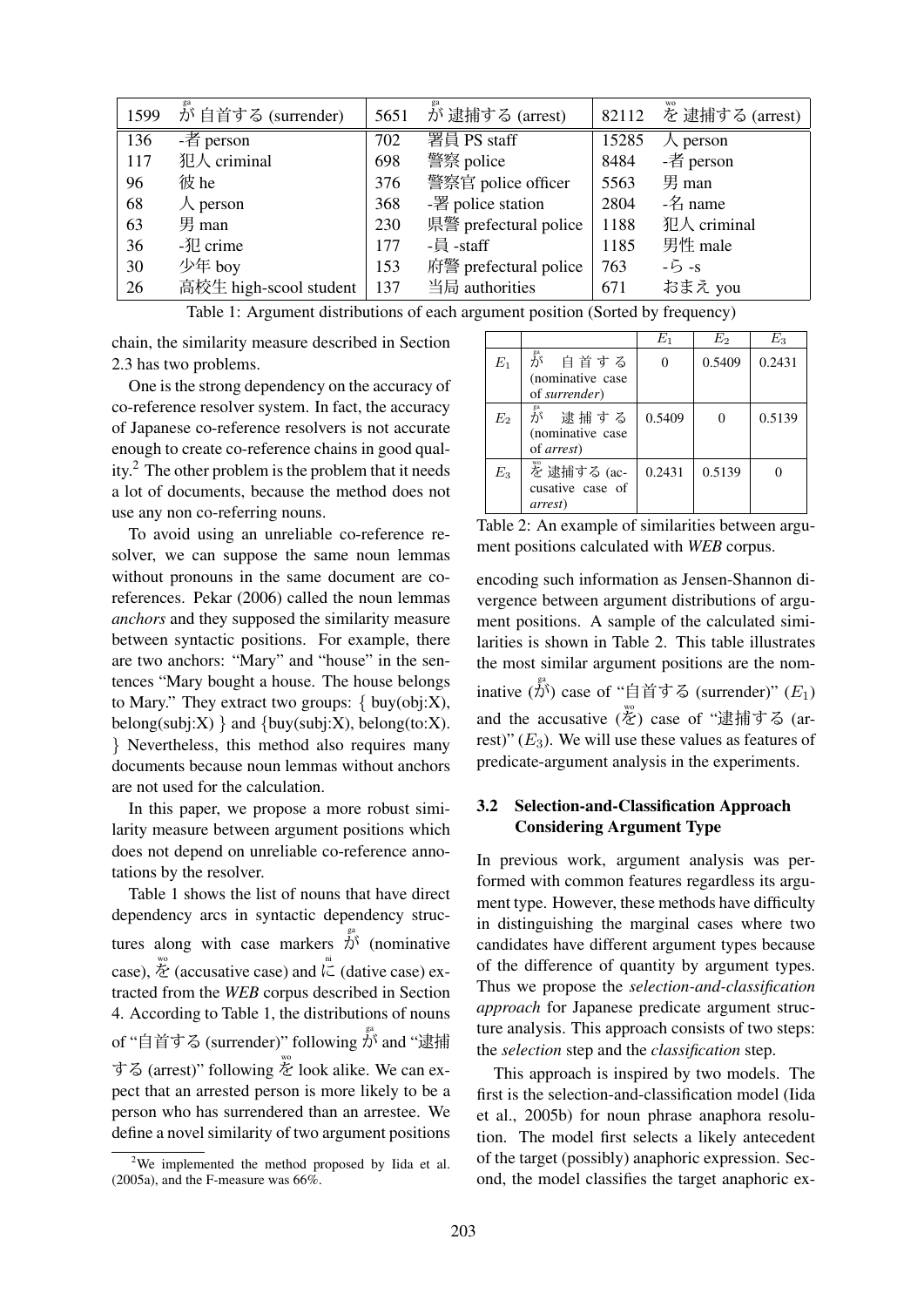

Figure 1: Argument selection in the 'Classification' step from three most likely argument candidates

| Label         | Arguments to make features                                                                                     |
|---------------|----------------------------------------------------------------------------------------------------------------|
| a   INTRA_D   | $\langle \textit{INTRA\_D}, \textit{INTRA\_Z} \rangle$                                                         |
| <b>INTRAZ</b> | $\langle \text{INTRA\_D}, \text{INTRA\_Z} \rangle$                                                             |
| b   INTRA     | $\langle \overline{INTER\_D}, \overline{INTER} \rangle, \langle \overline{INTER\_Z}, \overline{INTER} \rangle$ |
| <b>INTER</b>  | $\langle \{INTRA\_D \text{ or INTRA\_Z} \}, \textit{INTER} \rangle$                                            |
| $c$ HAVE-ARG  | $\langle \{\text{INTRA\_D or INTRA\_Z or INTER}\}\rangle$                                                      |
| $NO-ARG$      | $\langle \text{INTRA\_D} \rangle$ , $\langle \text{INTRA\_Z} \rangle$ , $\langle \text{INTER} \rangle$         |

Table 3: Examples made for training. *Italic texts* in (b) and (c) refer most likely argument which (a) and (b) selected respectively. Non-italic texts refer to the correct argument.

pression either true anaphoric or not with the most likely antecedent. They took this approach since there are almost no clues for a Japanese noun phrase to determine anaphoric or not by looking only at the noun phrase.

Similarly, in our approach, after selecting the most likely candidate of the argument, we classify it into either of INTRA D, INTRA Z, INTER or no argument.

The second is the *tournament model* (Iida et al., 2003) for zero-anaphora resolution. For all the candidate antecedents (virtually all noun phrases appearing in preceding context), the model repeats two-class classification: which candidate in the pair of candidates is likely to be the antecedent for the zero-anaphora. The advantage of the tournament model is that the model can use pairwise features of candidates. Similarly, in the classification step of our approach we select an argument comparing most likely candidates of arguments of each argument type.

#### A Method of Argument Analysis

Selection: At the first step, we select three most likely arguments of INTRA\_D, INTRA\_Z, and IN-TER for each predicate using any argument identification model. We may use different features for models of different argument types.

Classification: At the second step, we determine which INTRA<sub>D</sub>, INTRA<sub>Z</sub>, and INTER is the correct argument or if there is no explicit argument appearing in the context. This step is composed

| Gold Scope     | Example made for training                     |
|----------------|-----------------------------------------------|
| NO-ARG         | $(c)NO-ARG$                                   |
| <b>INTER</b>   | (b) INTER, (c) HAVE-ARG                       |
| <b>INTRAZ</b>  | $(a)$ INTRA $Z$ , $(b)$ INTRA, $(c)$ HAVE-ARG |
| <b>INTRA</b> D | (a) INTRA_D, (b) INTRA, (c) HAVE-ARG          |

Table 4: Examples made for training with humanannotated data. Generated examples depend on the argument type.

of three binary classification models illustrated in Figure 1.

- (a) Judge which of INTRA D or INTRA Z is more likely to be an argument of the predicate.
- (b) Judge which of INTER or the candidate selected at (a) is more likely to be an argument of the predicate.
- (c) Judge whether the candidate selected at (b) qualifies as an argument of the predicate or not.

We show the example of analysis of  $\phi$  in Example (1). We first select argument candidates of IN-TRA\_D, INTRA\_Z, and INTER. Suppose the most likely argument of INTRA<sub>-D</sub> is not selected and "  $#$  (I)" and "花子 (Hanako)" are selected as ones of INTRA Z and INTER respectively in the 'selection' step. Because INTRA<sub>D</sub> is not selected, the classifier selects INTRA Z at (a). Suppose IN-TER is selected at (b) comparing "私" selected at (a) and "花子". Finally, "花子" is selected as the argument by the classifier of (c).

Furthermore, though we tried different orders for 'Classification' step in the preliminary experiment, this order was the best.

# Training Method of Classifiers for the 'Classification' Step

We train each binary classifier in the order of (a), (b), and (c). We create training examples of classifiers with two argument candidates and a predicate as shown in Tables 3 and 4. The following arguments are used for training:

- (a) the correct argument and the most likely argument selected at the 'Selection' step
- (b) the correct argument and the most likely argument selected by (a) at the 'Classification' step
- (c) the correct argument and the most likely argument selected by (b) in the 'Classification' step

For instance,  $\phi$  in Example (1) is " $E \rightarrow$ (Hanako)" whose argument type is INTER. Hence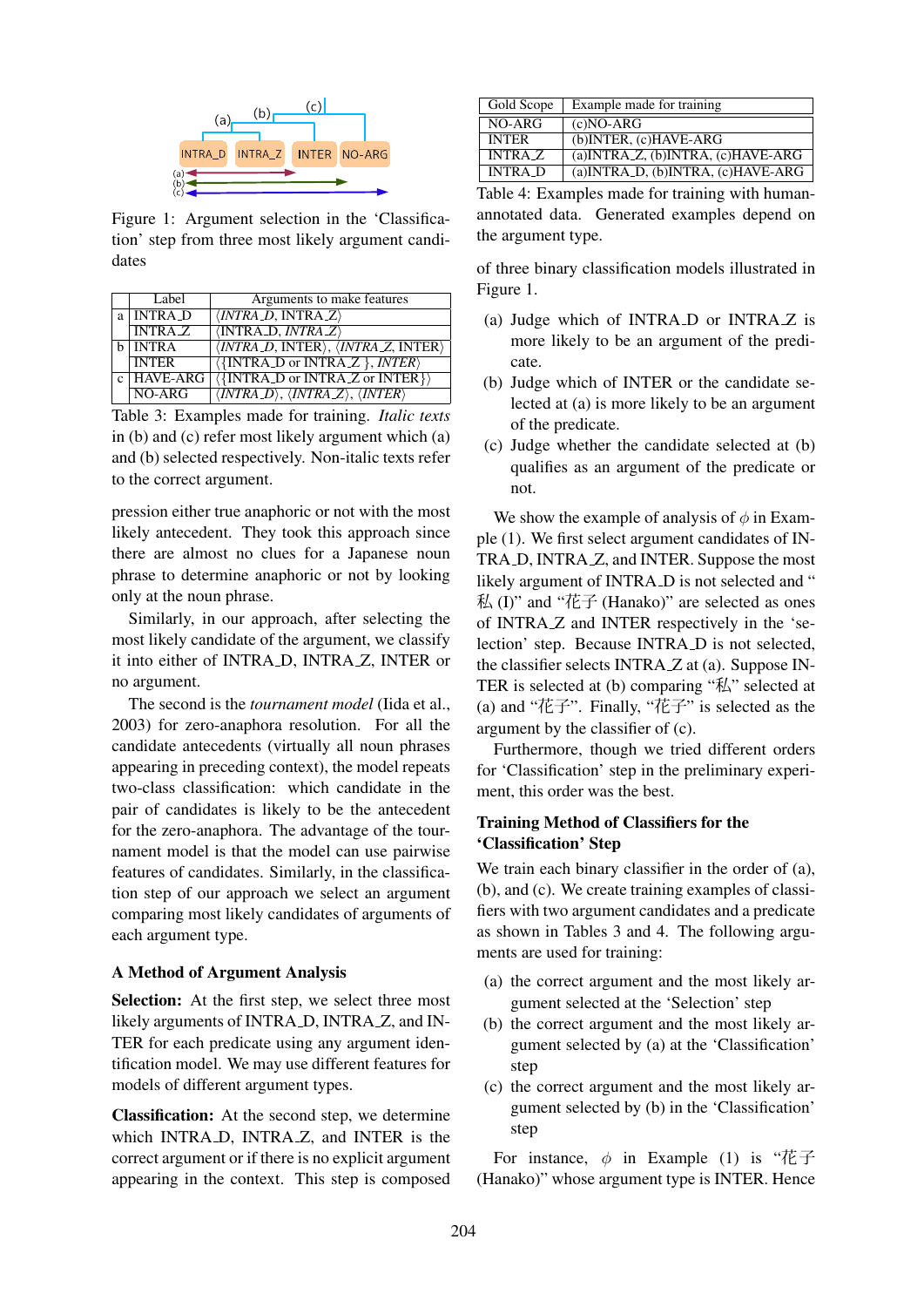| <b>CHAIN_LENGTH</b> | A frequency of being arguments      |
|---------------------|-------------------------------------|
|                     | in previous sentences (Iida et al., |
|                     | 2003)                               |
| USED                | Whether being arguments in for-     |
|                     | mer sentences or not (Imamura)      |
|                     | et al., 2009)                       |
| <b>SIM_COREF</b>    | Scores between an argument po-      |
|                     | sition and co-reference chain       |
|                     | calculated with the similarity      |
|                     | which Gerber and Chai (2010)        |
|                     | used (described in Section 2.3)     |
| <b>SIM_CS</b>       | Scores between an argument po-      |
|                     | sition and co-reference chain       |
|                     | calculated with our proposed        |
|                     | similarity                          |

Table 5: Discourse context features used in the experiment

we generate two training examples: One is an example of (b) with the label INTER, "花子", and the most likely argument selected by (a) at 'Classification' step. The other one is an example of (c) with the label HAVE-ARG and "花子".

# 4 Evaluation Setting of Predicate Argument Structure Analysis Exploiting Argument Position and Type

We evaluate our proposed selection-andclassification approach by comparing it with other models and the discourse context features shown in Table 5 by adding them to the baseline features at Japanese predicate argument structure analysis of nominative case.

In the experiment, systems refer only nouns in co-reference chains which are intra-sentential arguments. In addition, we used human annotated data of co-reference and predicate-argument structure to make discourse context features. For SIM\_COREF and SIM\_CS, we used maximum, minimum and average scores of similarities.

### 4.1 Dataset for Similarity Calculation

We used two datasets for the calculation of similarities: the Newspapers (NEWS) and the Web texts (WEB).

NEWS: We used about 21,000,000 sentences in Mainichi newspapers published from 1991 to 2003 (excluded 1995). We part-of-speech tagged the data with MeCab  $0.98<sup>3</sup>$  and dependency structure parsed with CaboCha 0.60pre4<sup>4</sup>. Both taggers used the NAIST Japanese Dictionary 0.6.3<sup>5</sup>. We

extracted 27,282,277 pairs of a predicate and an argument.<sup>6</sup>

We also extracted 111,173,873,092 coreference chains to calculate SIM COREF with the anaphora resolver which is our reimplementation of (Iida et al., 2005a). These chains include 2,280,417,516,455 nouns. We used 173,778,624 pairs of a predicate and an argument with the case maker  $\overrightarrow{\hat{D}}^s$ ,  $\overleftrightarrow{\hat{Z}}$  and  $\overrightarrow{\zeta}$ .

WEB: We used about 500,000,000 sentences which Kawahara and Kurohashi (2006) collected from the web. They are part-of-speech tagged with JUMAN<sup>7</sup> and dependency structure parsed with KNP<sup>8</sup>. We extracted 1,101,472,855 pairs of a predicate and an argument.<sup>9</sup>

### 4.2 Training and Evaluation Dataset

We used NAIST Text Corpus 1.4β (Iida et al., 2007) for training and evaluation. It is based on Kyoto Text Corpus  $3.0^{10}$  and annotated with predicate-argument structure, event noun structure, and co-reference of nouns about 40,000 sentences of Japanese newspaper text. We excluded 11 articles due to annotation error.

We conducted five-fold cross-validation. In the experiments, base phrases and dependency relations are acquired from the Kyoto Text Corpus 3.0 in the same way of related work.

# 4.3 A Model in the 'Selection' Step

In order to identify the most likely argument candidate of each INTRA\_D, INTRA\_Z, and INTER, we used the tournament model. We emphasize that our proposed approach can use any argument identification model to identify the most likely candidate of an argument.

### 4.4 Baseline Features and Classifier

As baseline features, we employed features proposed by Iida et al. (2005a, 2007a) and Imamura et al. (2009) in addition to a novel one 'PRED DEP POS' shown in Table 6.

We used Support Vector Machine (Cortes and Vapnik, 1995) for each classification model with

<sup>3</sup> http://mecab.sourceforge.net/

<sup>4</sup> http://chasen.org/∼taku/software/cabocha/

<sup>5</sup> http://sourceforge.jp/projects/naist-jdic/

 $6$ Unique total are; Verb: 31,012, Noun: 327,174, Pair: 7,071,627

<sup>7</sup> http://nlp.kuee.kyoto-u.ac.jp/nl-resource/juman.html 8 http://nlp.kuee.kyoto-u.ac.jp/nl-resource/knp.html

<sup>&</sup>lt;sup>9</sup>Unique total are; Verb:about 801 million, Noun: about 288 million, Pair: 15,994 million

<sup>10</sup>http://nlp.kuee.kyoto-u.ac.jp/nl-resource/corpus.html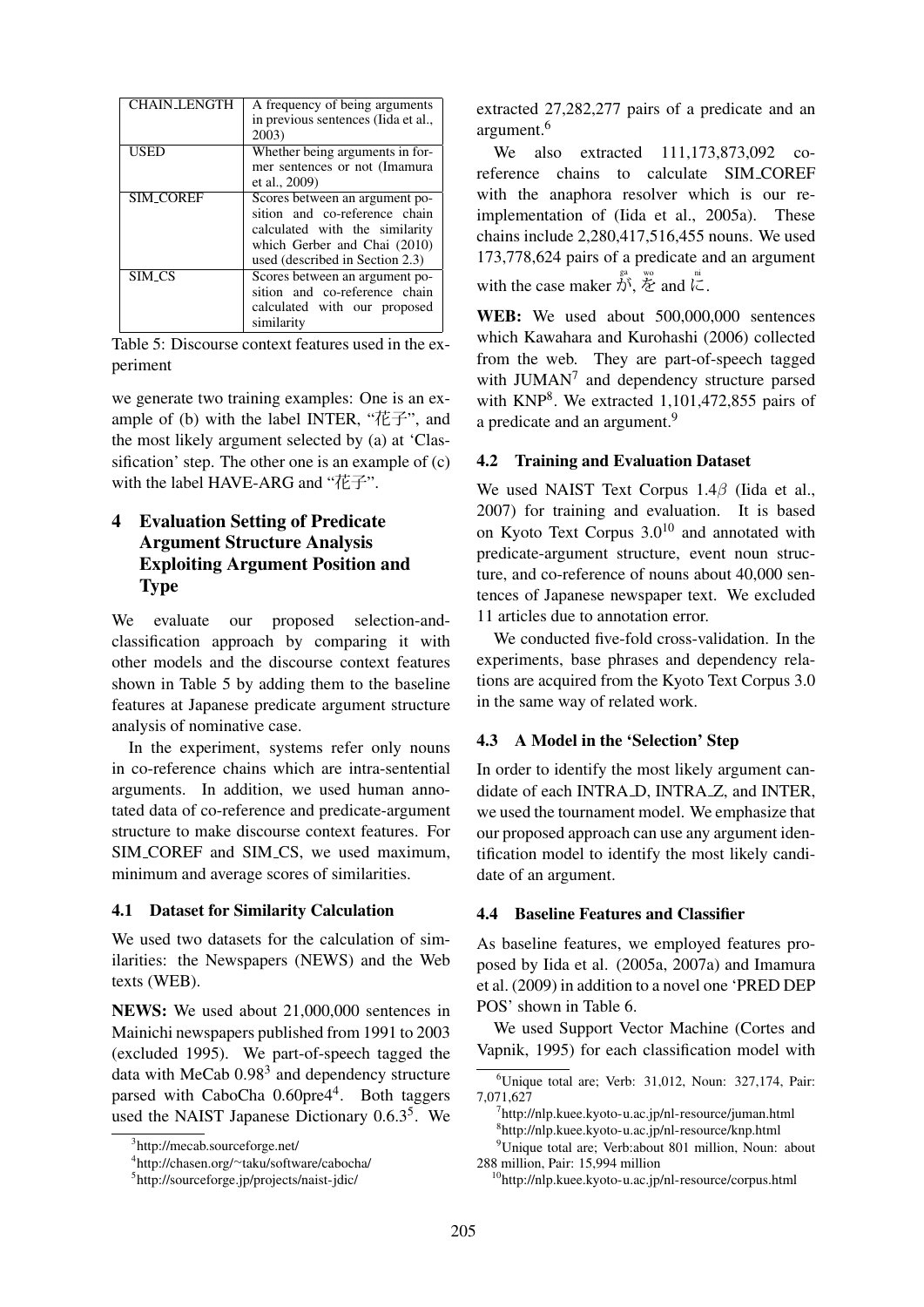| <b>Type</b> | Name                                             | Description (NP and PRED refer a noun phrase and a predicate.)                                                              |  |  |  |  |  |
|-------------|--------------------------------------------------|-----------------------------------------------------------------------------------------------------------------------------|--|--|--|--|--|
| Lexical     | <b>HEAD BF</b>                                   | Head word of NP and PRED.                                                                                                   |  |  |  |  |  |
| Grammatical | PRED IN MATRIX                                   | 1 if PRED exists in the matrix clause; otherwise 0.                                                                         |  |  |  |  |  |
|             | PRED IN EMBEDDED                                 | 1 if PRED exists in the relative clause; otherwise 0.                                                                       |  |  |  |  |  |
|             | <b>PRED VOICE</b>                                | 1 if PRED contains auxiliaries such as '(ra)reru'; otherwise 0.                                                             |  |  |  |  |  |
|             | PRED AUX                                         | 1 if PRED contains auxiliaries such as '(sa)seru', 'hosii', 'morau'                                                         |  |  |  |  |  |
|             | PRED ALT                                         | 0 if PRED VOICE and PRED AUX are 1; otherwise 1.                                                                            |  |  |  |  |  |
|             | POS <sup>-</sup>                                 | Part-of-speech of NP.                                                                                                       |  |  |  |  |  |
|             | <b>DEFINITE</b>                                  | 1 if NP contains the article corresponding to DEFINITE 'the', such as 'sore'                                                |  |  |  |  |  |
|             |                                                  | or 'sono'; otherwise 0.                                                                                                     |  |  |  |  |  |
|             | <b>DEMONSTRATIVE</b>                             | 1 if NP contains the article corresponding to DEMONSTRATIVE 'that' or                                                       |  |  |  |  |  |
|             |                                                  | 'this', such as 'kono', 'ano'; otherwise 0.                                                                                 |  |  |  |  |  |
|             | <b>PARTICLE</b><br><b>PARTICLE IF PRED VOICE</b> | Particle followed by NP.                                                                                                    |  |  |  |  |  |
|             |                                                  | PARTICLE followed by NP if PRED VOICE is 1.                                                                                 |  |  |  |  |  |
| Semantic    | <b>NE</b>                                        | Named entity of NP: PERSON, ORGANIZATION, LOCATION, ARTI-                                                                   |  |  |  |  |  |
|             |                                                  | FACT, DATE, TIME, MONEY, PERCENT or N/A.                                                                                    |  |  |  |  |  |
|             | <b>PRONOUN TYPE</b>                              | Pronoun type of NP. (e.g. 'kare (he)': PERSON, 'koko (here)': LOCA-                                                         |  |  |  |  |  |
|             | <b>SELECT REST</b>                               | TION, 'sore (this)': OTHERS)                                                                                                |  |  |  |  |  |
|             |                                                  | 1 if NP satisfies selectional restrictions in Nihongo Goi Taikei (Japanese<br>Lexicon) (Ikehara et al., 1997); otherwise 0. |  |  |  |  |  |
|             | <b>NCV NPS PMI</b>                               | PMI score of [ $\langle$ Noun, Case $\rangle$ , $\langle$ Predicate $\rangle$ ] calculated from the WEB corpus.             |  |  |  |  |  |
| Positional  | <b>DIST NP PRED</b>                              | Distance between NP and PRED.                                                                                               |  |  |  |  |  |
|             | <b>DIST NPS</b>                                  | Distance between NP and NP.                                                                                                 |  |  |  |  |  |
|             | <b>BEGINNING</b>                                 |                                                                                                                             |  |  |  |  |  |
|             | <b>END</b>                                       | 1 if NP is located in the beginning of sentence; otherwise 0.<br>1 if NP is located in the end of sentence; otherwise 0.    |  |  |  |  |  |
|             | <b>PRED NP</b>                                   | 1 if PRED proceeds NP; otherwise 0.                                                                                         |  |  |  |  |  |
|             | <b>NP PRED</b>                                   | 1 if NP precedes PRED; otherwise 0.                                                                                         |  |  |  |  |  |
|             | <b>DEP PRED</b>                                  | 1 if NP depends on PRED; otherwise 0.                                                                                       |  |  |  |  |  |
|             | <b>DEP NP</b>                                    |                                                                                                                             |  |  |  |  |  |
|             | PRED DEP POS                                     | 1 if PRED depends on NP; otherwise 0.                                                                                       |  |  |  |  |  |
|             |                                                  | Part-of-speech of head word depended by PRED.<br>1 if NP exists in the quoted text; otherwise 0.                            |  |  |  |  |  |
|             | <b>IN QUOTE</b><br><b>PATH</b>                   |                                                                                                                             |  |  |  |  |  |
|             | <b>SRL RANK</b>                                  | Dependency relation between PRED and NP.<br>A rank of NP in Salient Reference List.                                         |  |  |  |  |  |
| Context     |                                                  |                                                                                                                             |  |  |  |  |  |
|             | <b>GAREF</b>                                     | 1 if the phrase which contains noun and 'ga' depend on NP with 'nagara',                                                    |  |  |  |  |  |
|             |                                                  | 'te', 'shi', 'tsutsu', 'tameni', 'tari', $\phi$ ; otherwise 0.                                                              |  |  |  |  |  |

Table 6: Baseline features of classifiers in the 'Selection' step and the 'Classification' step.

a linear kernel. We used the implementation of LIBLINEAR  $1.7<sup>11</sup>$  with its default parameters.

# 4.5 Targets for Comparison of Predicate Argument Analysis Model

We evaluate our selection-and-classification approach by comparing our baseline model with two previous approaches TA and IM.

TA: Taira et al. (2008) used decision lists where features were sorted by their weights learned from Support Vector Machine. They simultaneously solved the argument of event nouns in the same lists.

IM: Imamura et al. (2009) used discriminative models based on maximum entropy. They added the special noun phrase NULL, which expresses that the predicate does not have any argument.

Because previous work use different features and machine learning methods and experiment on different setting from ours, we also compare with a baseline model BL in order to analyze the effect of dividing a model considering argument type.

BL: This model has a single step in 'classification' step. In other words, 'selection' step in this model selects the most likely argument from all noun phrases preceding the predicate.

# 5 Discussion

Table 7 presents the result of the experiments. According to the bottom row in Table 7, we achieved the state-of-the-art of Japanese predicate argument structure analysis by combining all discourse context features (+A+B+C+D+E).

We investigate our result from five different standpoints.

# 5.1 Effect of the Selection-and-Classification Approach

We analyze the effect of our proposed selectionand-classification approach by comparing the first row of Table 7. SC is superior to BL in all types. This shows that dividing a model considering argument type improves the performance.

<sup>11</sup>http://www.csie.ntu.edu.tw/∼cjlin/liblinear/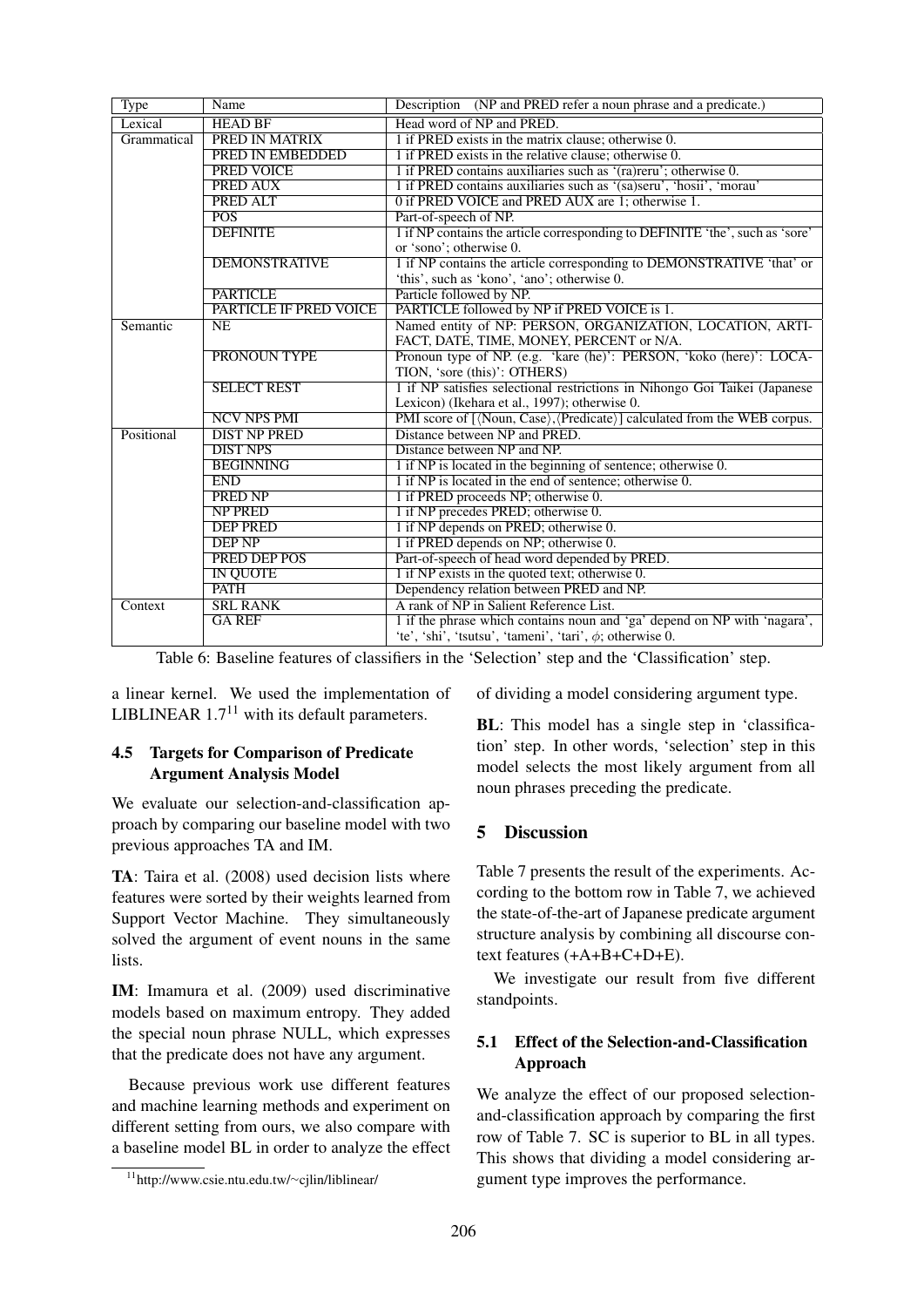| Section |                          | <b>INTRA_D</b> |        | <b>INTRAZ</b> |                  |        | <b>INTER</b> |                  |            |       |
|---------|--------------------------|----------------|--------|---------------|------------------|--------|--------------|------------------|------------|-------|
|         |                          | $\overline{P}$ | $_{R}$ | $F_1$         | $\boldsymbol{P}$ | $_{R}$ | $F_1$        | $\boldsymbol{P}$ | $_{\it R}$ | $F_1$ |
| 5.1     | BL : Our baseline        | 84.06          | 50.74  | 63.24         | 27.02            | 56.13  | 36.46        | 16.44            | 13.70      | 14.89 |
|         | SC : Our proposed method | 80.71          | 85.35  | 82.96         | 47.57            | 45.74  | 46.64        | 23.79            | 15.93      | 19.07 |
| 5.2     | TA: Taira et al. 2008    |                |        | 75.53         |                  |        | 30.15        |                  |            | 23.45 |
|         | IM : Imamura et al. 2009 | 85.2           | 88.8   | 87.0          | 58.8             | 43.4   | 50.0         | 47.5             | 7.6        | 13.1  |
| 5.3.5.4 | SC+A (CHAIN_LENGTH)      | 85.39          | 88.79  | 87.05         | 51.64            | 52.22  | 51.93        | 25.31            | 18.63      | 21.44 |
|         | $SC+B$ (USED)            | 85.59          | 88.44  | 86.99         | 54.40            | 53.32  | 53.86        | 26.09            | 21.27      | 23.43 |
|         | SC+C (SIM_COREF_NEWS)    | 86.82          | 88.90  | 87.85         | 54.07            | 52.89  | 53.47        | 25.83            | 20.08      | 22.58 |
|         | SC+D (SIM_CS_NEWS)       | 88.42          | 91.10  | 89.74         | 59.05            | 58.12  | 58.58        | 24.81            | 19.91      | 22.08 |
|         | SC+E (SIM_CS_WEB)        | 87.00          | 90.44  | 88.69         | 64.76            | 60.27  | 62.43        | 25.63            | 21.32      | 23.27 |
| 5.4     | $SC+D+E$                 | 89.70          | 91.55  | 90.62         | 65.08            | 61.37  | 63.17        | 24.86            | 21.57      | 23.08 |
| 5.5     | $ALL (SC+A+B+C+E+D)$     | 89.93          | 91.70  | 90.81         | 67.39            | 62.18  | 64.68        | 25.86            | 22.93      | 24.30 |
|         | ALL-A                    | 90.44          | 91.34  | 90.89         | 68.12            | 61.95  | 64.89        | 25.72            | 23.77      | 24.69 |
|         | $ALL-B$                  | 90.48          | 91.48  | 90.98         | 66.83            | 62.06  | 64.35        | 25.48            | 22.71      | 24.01 |
|         | ALL-C                    | 89.30          | 91.65  | 90.46         | 65.19            | 61.92  | 63.50        | 25.71            | 22.22      | 23.83 |
|         | ALL-D                    | 87.65          | 90.48  | 89.04         | 66.14            | 61.21  | 63.57        | 26.03            | 22.85      | 24.32 |
|         | ALL-E                    | 89.66          | 90.73  | 90.19         | 62.47            | 59.04  | 60.71        | 25.56            | 22.49      | 23.92 |

Table 7: Comparison of predicate argument structure analysis of nominative case:  $P$ ,  $R$ , and  $F_1$  indicate Precision, Recall, and F-measure( $\beta = 1$ ), respectively.

#### 5.2 Comparison between previous work

By comparing SC and TA, and SC+USED and  $IM<sup>12</sup>$ , the result of our proposed method is competitive or superior to others. Additionally, recall is higher in any type; therefore we consider there is still much room for improvement by replacing the argument identification model in the selectional step with other models.

#### 5.3 Effect of Similarity Metrics

On comparing +A (CHAIN LENGTH), +B (USED), and +C (SIM COREF NEWS) or +D (SIM CS NEWS) in Table 7, similarity-based features are superior or competitive to frequencybased feature.

(2) 婚姻は毎年一万一四万組も増え、...

The number of marriages increases 10,000 to 40,000 couples annually . . .

... 流行して ... の引き金となったインフル エンザが、

The flu that *has been going around* and triggered . . . ,

For instance, the argument of "流行し (be going around)" in Example (2) is "インフルエンザ(flu)" of INTER and is not an argument of previous arguments. Though the topic changes between two sentences, A and B cannot take it into account this and output "婚姻 (Marriages)" which is an argument of "増え (increase)" because the frequencybased feature is active. In contrast, C and D handle this because the similarity between the nominative case of "増え" and "流行し" is low.

On comparing +C (SIM COREF NEWS) and +D (SIM CS NEWS) in Table 7, our proposed similarity metrics work better than the coreference-based metrics in INTRA D or INTRA Z by a large margin. This result shows the robustness of our metrics compared to the co-reference based similarity between argument positions.

### 5.4 Effect of In and Out-of-domain Data

On comparing +D (SIM CS NEWS) and +E (SIM CS WEB) in Table 7 respectively, the similarity measure using the newswire texts works better for INTRA<sub>D</sub> and one using the web texts works better for INTRA Z and INTER.

Additionally, the result of +D+E shows that combining proposed similarities calculated from different sources work complementary.

### 5.5 Ablation Features

Removing features one by one from ALL (Adding all of A to E), we inquire about features which have strong effect on ALL. Table 7 shows that the F-measures of INTRA D and INTRA Z fall by a large margin, by removing D and E respectively. Though the F-measure of INTER degrades by removing C, it makes little difference to other argument types. This shows it is our proposed similarity that mainly contributes to the improvement of the F-measure of the overall system.

# 6 Error Analysis

We analyze errors where our proposed similarity does not work well.

<sup>12</sup>We compare SC+USED and IM, because IM used the USED feature.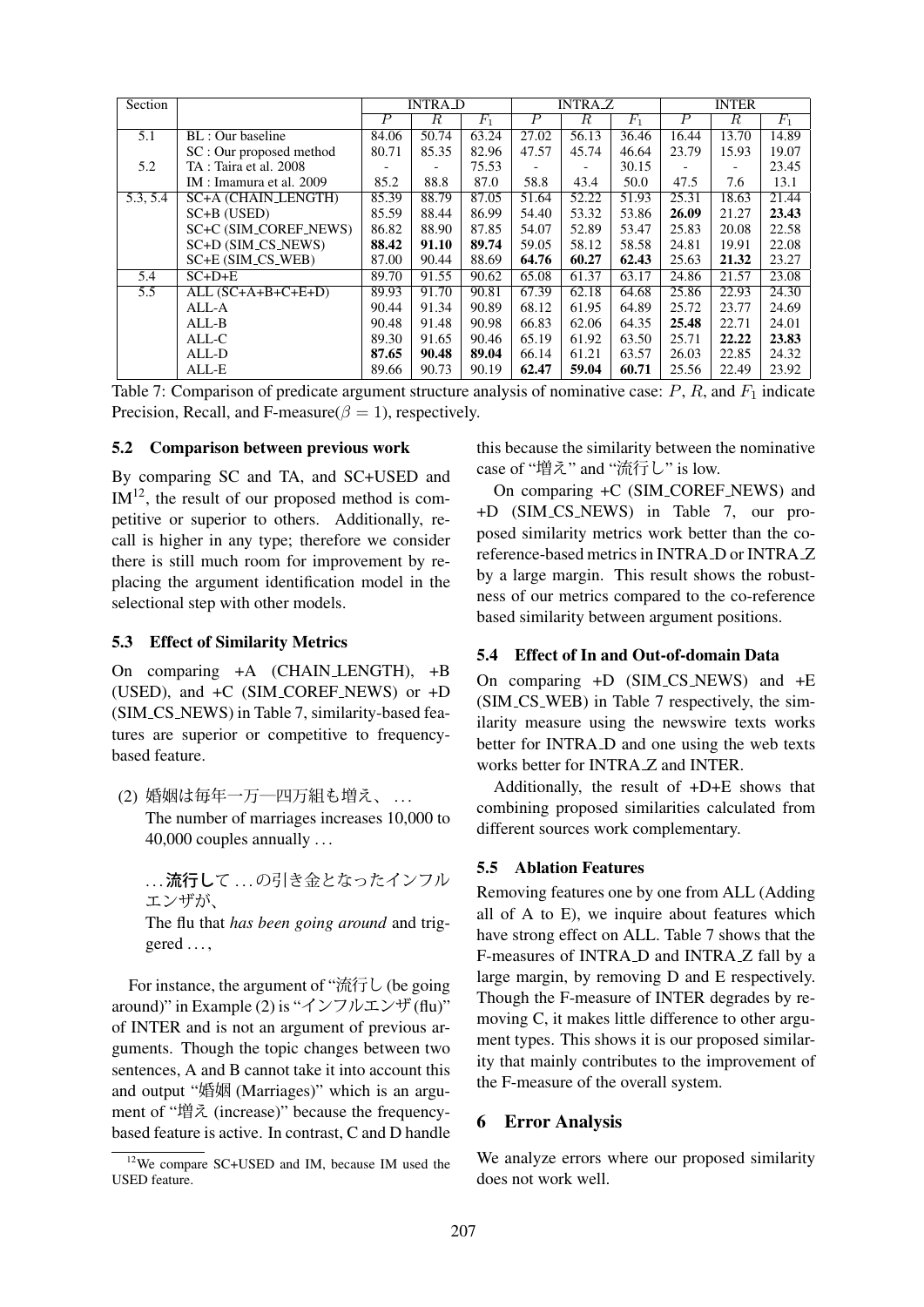### 6.1 Copula

In NAIST Text Corpus, the copula "だ"(In English, "be") is annotated as a predicate.

(3) マンション価格が ... 下がってきた ...。 The price of apartments is going down.

... ( $\phi$ が) 前年は五・八倍であった φ of last year *was* 5.8 times higher than that of this year.

However, the behavior of copula is different from other predicates, thus it is difficult to resolve them with the same model. To solve this problem, the model of copula should be separated.

#### 6.2 Light Verb Construction

In this experiment, we regarded the predicate of " する (do) + noun" such as "逮捕する (do arrest)" as a single predicate. On the other hand, we regarded the predicate of " $\overrightarrow{5}$  (do) + particle + noun" such as "まかせにする" in Example (4) as "する (do)."

(4) ( $\phi$  が) 分権を国 まかせ (relegation) に す **る** (do) のではなく、...  $\phi$  should not relegate promotion of decentralization . . .

However, verbs like "do" in such examples do not play central roles, whereas the noun such as " まかせ (relegation)" carries the main meaning of the event. This phenomenon is called "light verb construction" (Miyamoto, 1999).

"まかせ" is the nominalized form of the verb "まかせる (relegate)." Thus we need to calculate similarity with "まかせる" instead of "する". When the predicate is a light verb, we have to use the original verb to calculate the similarity.

### 6.3 Predicate Sense Ambiguity

A predicate may have several senses and hence have several argument distributions. For example, "詰める" has two senses at least: to pack and to bring to a conclusion. "詰める" in Example (5) means the latter.

(5) (φ が) 数字を早急に詰める必要性を強調 した。

They emphasized that  $\phi$  should be brought to an conclusion as soon as possible.

The distributions of arguments of such ambiguous verbs tend to have a mixture of several distributions of arguments. Therefore this makes it hard to calculate the similarity of an argument position and a co-reference chain. Additionally, it is even more difficult when the predicate is more essential verb such as "持つ (have)" and "取る (take)." This suggests the close relationship between the word sense disambiguation and the predicate argument structure analysis. In fact, Meza-Ruiz and Riedel (2009) showed that the joint model for semantic role labeling and word sense disambiguation performs better than a pipeline system.

Since NAIST Text Corpus is not annotated with verb senses, we are annotating the sense of verbs to allow similar analysis.

### 7 Conclusion

We improved Japanese predicate argument structure analysis exploiting *argument position* and *type*. In particular, we proposed two methods: the improved similarity measure between argument positions and the selection-and-classification approach considering argument type.

Experimental results show that our proposed method achieved state-of-the art accuracy for the Japanese predicate argument structure analysis. Proposed similarity between argument positions exploiting case maker is more robust than previous co-reference-based method that makes use of an unreliable automatic co-reference resolver. Furthermore, we proposed flexible approach which accounts for the minor types of arguments.

Future work includes four topics: (1) to distinguish copula from other predicates; (2) to combine internal argument to take semantic argument into consideration if the verb is in light verb construction; (3) to perform word sense disambiguation before calculating similarity; (4) to conduct experiments not only on nominative case but also on other cases .

### Acknowledgments

We thank Daisuke Kawahara and Sadao Kurohashi for providing the web texts and Joseph Irwin for his comments on the earlier draft.

### **References**

Nathanael Chambers and Dan Jurafsky. 2008. Unsupervised Learning of Narrative Event Chains. In